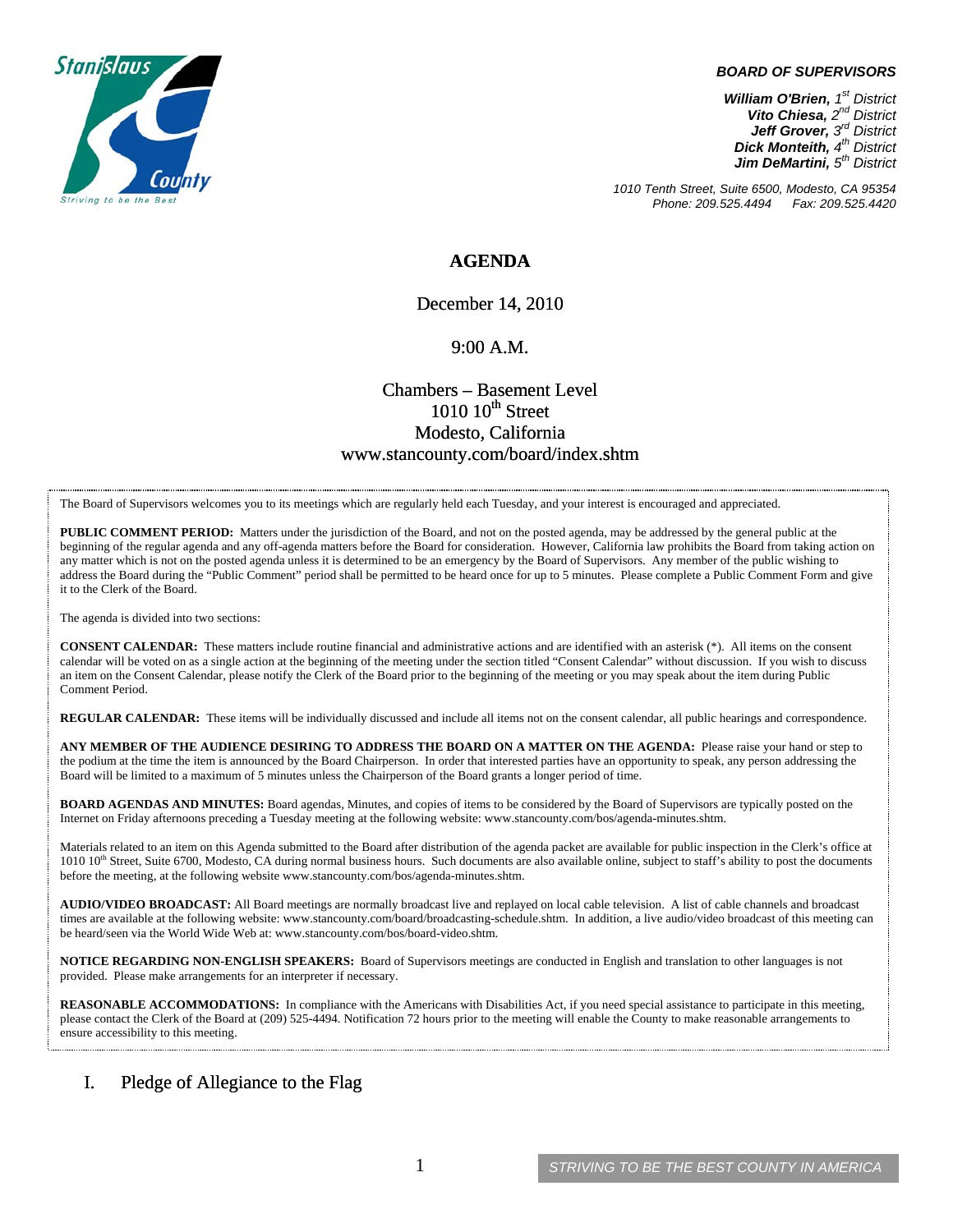- II. Presentation: Commendations for Assessor Doug Harms and Auditor-Controller Larry Haugh Upon their Retirement from Stanislaus County Service
- III. Public Comment Period
- IV. Consent Calendar
- V. Agenda Items
	- A. Miscellaneous
	- \* 1. Approval of the Minutes for December 7, 2010 ([View Item\)](http://www.stancounty.com/bos/minutes/2010/min12-07-10.pdf)
	- \* 2. Approval of Appointment of:
		- a. Cheryl Zumstein to the Denair Municipal Advisory Council ([View Item\)](http://www.stancounty.com/bos/agenda/2010/20101214/A02a.pdf)
		- b. Ken Fitzgerald, Dave Chapman, Nancy Fisher, Adrian Carroll, Evelina McDowall, and Joseph Mesa to the Stanislaus Child Abuse Prevention Council ([View Item\)](http://www.stancounty.com/bos/agenda/2010/20101214/A02b.pdf)
	- B. Chief Executive Office
	- \* 1. Approval to Award the Construction Contract for Phase III Tenant and Site Improvements at the Nick W. Blom Salida Regional Library to Menghetti Construction, Inc. of Modesto, California – Chief Executive Office ([View Item\)](http://www.stancounty.com/bos/agenda/2010/20101214/B01.pdf)
	- \* 2. Approval to Authorize the Director of Parks and Recreation to Grant Licenses for Temporary Exclusive Use of County Park Facilities – Chief Executive Office ([View Item\)](http://www.stancounty.com/bos/agenda/2010/20101214/B02.pdf)
	- \* 3. Approval of Plans and Specifications for Minor Renovations at the Health Services Agency Public Health Laboratory – Chief Executive Office ([View Item\)](http://www.stancounty.com/bos/agenda/2010/20101214/B03.pdf)
	- \* 4. Approval to Accept the Twelfth Update on the Immediate Action Plan to Secure the Men's Honor Farm in Accordance with Public Contract Code Section 22050 for the Abatement, Demolition and Clean-Up of the Destroyed Barracks – Chief Executive Office ([View Item\)](http://www.stancounty.com/bos/agenda/2010/20101214/B04.pdf)
	- \* 5. Approval of the Report of Purchasing Card Activity for Fiscal Year 2009-2010 and Revisions to the Stanislaus County Purchasing Card Policy and Procedures – General Services Agency ([View Item\)](http://www.stancounty.com/bos/agenda/2010/20101214/B05.pdf)
	- \* 6. Approval to Declare as Surplus and Authorize the Sale of Thirty-Three County Vehicles and Equipment – General Services Agency ([View Item\)](http://www.stancounty.com/bos/agenda/2010/20101214/B06.pdf)
	- \* 7. Acceptance of the Report of the Annual Inspection/Evaluation of Local Jail/Detention Facilities Pursuant to Section 101045 of the State of California Health and Safety Code – Health Services Agency ([View Item\)](http://www.stancounty.com/bos/agenda/2010/20101214/B07.pdf)
	- \* 8. Approval to Accept the Fiscal Year 2010 State Homeland Security Grant for the Enhancement of Local Capabilities to Prevent, Protect Against, Respond to and Recover from Acts of Terrorism and Other Catastrophic Events and Establish the Budget – Office of Emergency Services/Fire Warden ([View Item\)](http://www.stancounty.com/bos/agenda/2010/20101214/B08.pdf)
	- \* 9. Authorize the Chief Executive Officer to Sign Lease Agreements with the City of Modesto in Regards to Third and Fourth Floor Office Space at Tenth Street Place – Public Works ([View Item\)](http://www.stancounty.com/bos/agenda/2010/20101214/B09.pdf)
	- \* 10. Approval of the Public Facilities Fees Annual Financial Report for Fiscal Year Ending June 30, 2010 – Auditor-Controller ([View Item\)](http://www.stancounty.com/bos/agenda/2010/20101214/B10.pdf)
	- \* 11. Approval of Total Appropriations/Budgetary Limit for Annual Appropriations of Tax Revenues for Fiscal Year 2010-2011 in Accordance with the Provisions of Proposition 4 and 111 – Auditor-Controller ([View Item\)](http://www.stancounty.com/bos/agenda/2010/20101214/B11.pdf)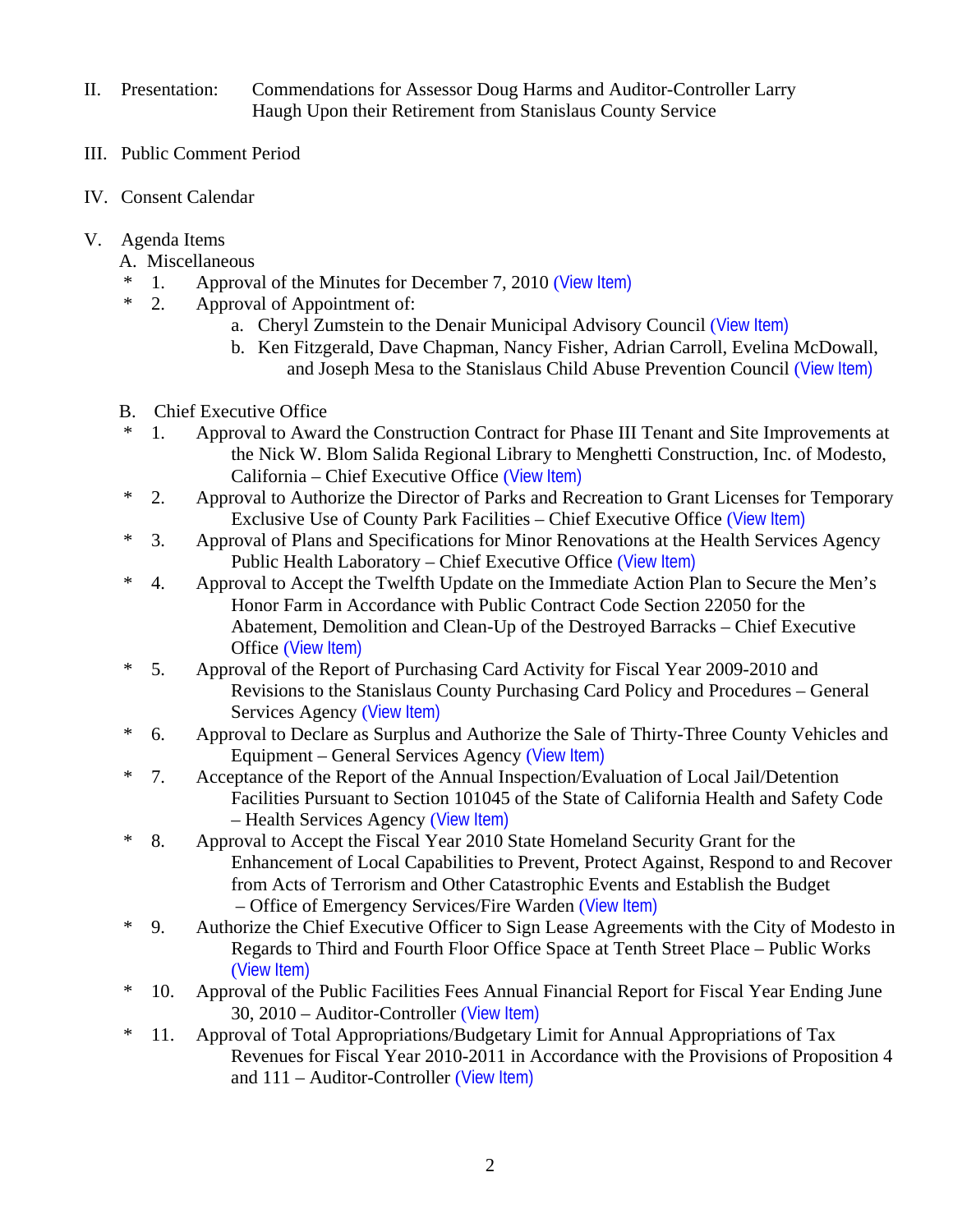- \* 12. Approval to Introduce and Waive the First Reading of an Ordinance Amending Chapter 16.55 of the Stanislaus County Code, and Adopting by Reference the California Fire Code, 2010 Edition and to Set a Public Hearing on January 18, 2011 at 6:35 p.m. – Office of Emergency Services/Fire Warden ([View Item\)](http://www.stancounty.com/bos/agenda/2010/20101214/B12.pdf)
- C. Department of Public Works
- \* 1. Approval to Adopt a Resolution Initiating Proceedings for Considering Changes in the Methodology for Calculating Assessments and to Conduct an Assessment Ballot Procedure and Public Hearing in Compliance with Proposition 218 for the North McHenry No.1 Lighting District ([View Item\)](http://www.stancounty.com/bos/agenda/2010/20101214/C01.pdf)
- \* 2. Approval of an Interim Operations and Maintenance Agreement for Gomes Lake Facility with Turlock Irrigation District, City of Turlock, Reclamation District 2063 and Reclamation District 2091 ([View Item\)](http://www.stancounty.com/bos/agenda/2010/20101214/C02.pdf)
- \* 3. Approval to Accept the Various Portions of Stoddard Road and Dale Road as Offered by the Modesto City Schools District, as Part of the Gregori High School Project ([View Item\)](http://www.stancounty.com/bos/agenda/2010/20101214/C03.pdf)
- D. Department of Planning and Community Development
- 1. Approval to Rescind Williamson Act Contract No. 1973-1241, Located on the Eleanor Avenue, North of Claribel Road, in the Oakdale Area, Approval of a New Contract Pursuant to Minor Lot Line Adjustment 2009-11, Oosterman-Andersen, and Authorization for the Director of Planning and Community Development to Execute a New Contract ([View Item\)](http://www.stancounty.com/bos/agenda/2010/20101214/D01.pdf)
- \* 2. Approval of 2011 Williamson Act Contracts ([View Item\)](http://www.stancounty.com/bos/agenda/2010/20101214/D02.pdf)
- VI. Scheduled Matters

## VII. Correspondence

- 1. This Board has received a copy of the Rural Community Assistance Corporation's Rural Review. (Recommendation: Refer to the Department of Planning and Community Development and the Department of Public Works.) ([View Item\)](http://www.stancounty.com/bos/agenda/2010/20101214/Corr01.pdf)
- 2. This Board has received the following claims: Hailey Gearllach; Richard Estrada; Maria C. Arellano; and, Jose G. Arellano. (Recommendation: Acknowledge receipt of claims and refer to the Chief Executive Office - Risk Management Division.)

VIII.Board of Supervisors' Reports

- IX. Legislative, Fiscal and Management Report Chief Executive Officer
- X. Announcements:

Public Dedication Ceremony for the Thomas W. Mayfield Regional Animal Services Facility December 15, 2010, at 1:30 p.m. 3647 Cornucopia Way, Modesto

- XI. Sitting as the Stanislaus County In-Home Supportive Services (IHSS) Public Authority ([View Item\)](http://www.stancounty.com/bos/agenda/2010/20101214/XI.pdf) I. Call to Order
	- II. Consent Calendar (Those items marked with an \*)